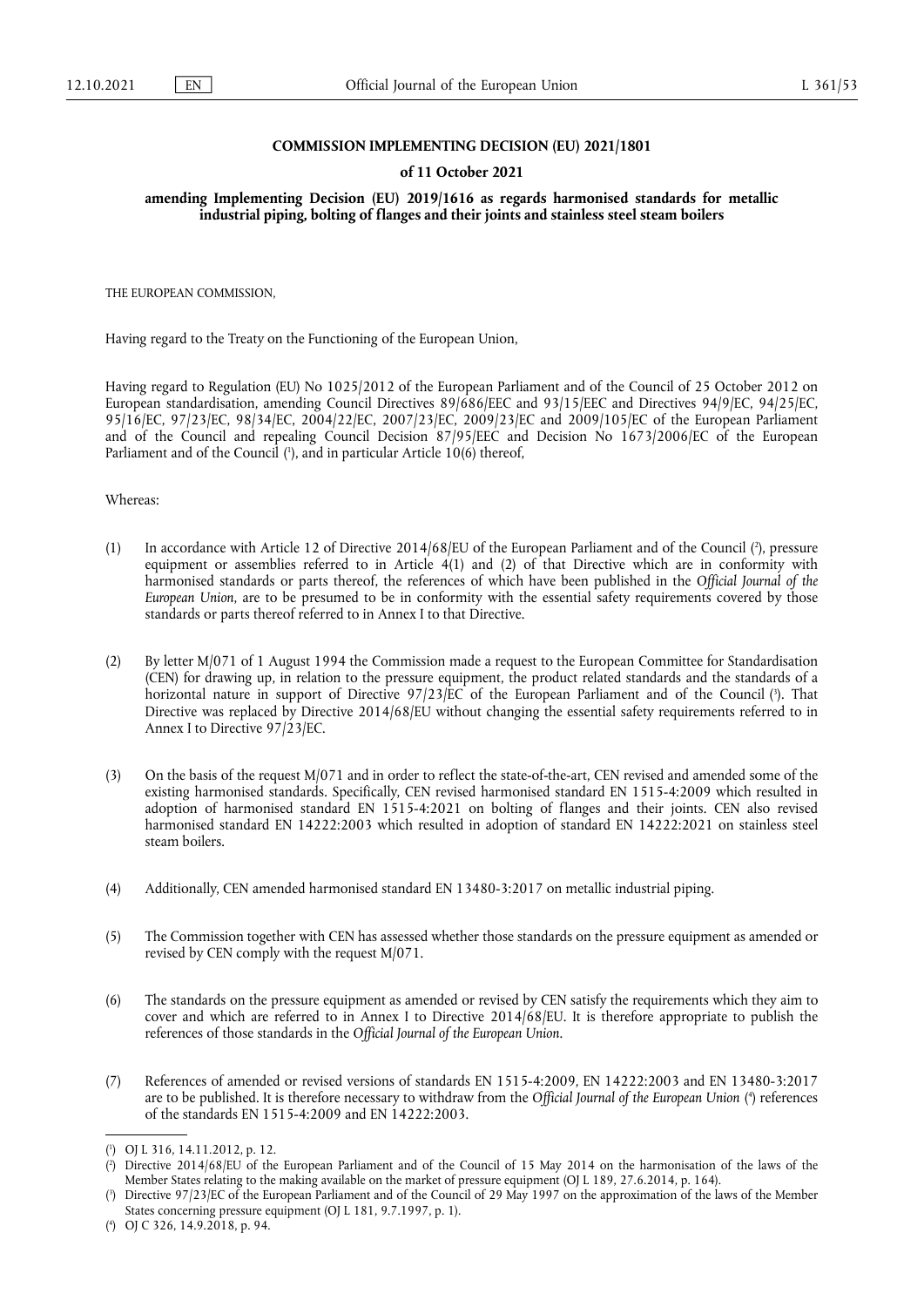- (8) In order to give manufacturers sufficient time to adapt their products to the amended or revised versions of harmonised standards for bolting of flanges and their joints and stainless steel steam boilers, it is necessary to defer the withdrawal of the references of those standards.
- <span id="page-1-1"></span>[\(](#page-1-0)9) Annex I to Commission Implementing Decision (EU)  $2019/1616$  ( $\degree$ ) lists the references of harmonised standards drafted in support of Directive 2014/68/EU. The references of harmonised standards EN 1515-4:2021 and EN 14222:2021 should be included in that Annex.
- (10) Annex II to Implementing Decision (EU) 2019/1616 lists the references of harmonised standards drafted in support of Directive 2014/68/EU that are withdrawn from the *Official Journal of the European Union*. The references of harmonised standards EN 1515-4:2009 and EN 14222:2003 should be included in that Annex.
- (11) The reference of harmonised standard EN 13480-3:2017 and the references of its amendments EN 13480- 3:2017/A2:2020 and EN 13480-3:2017/A3:2020 are included in Annex I to Implementing Decision (EU) 2019/1616. Further amendment has been made to standard EN 13480-3:2017. It is appropriate to replace the relevant entry in that Annex, adding the reference of amendment EN 13480-3:2017/A1:2021.
- (12) Implementing Decision (EU) 2019/1616 should therefore be amended accordingly.
- (13) Compliance with a harmonised standard confers a presumption of conformity with the corresponding essential requirements set out in Union harmonisation legislation from the date of publication of the reference of such standard in the *Official Journal of the European Union*. This Decision should therefore enter into force on the date of its publication,

HAS ADOPTED THIS DECISION:

*Article 1*

Implementing Decision (EU) 2019/1616 is amended as follows:

(1) Annex I is amended in accordance with Annex I to this Decision;

(2) Annex II is amended in accordance with Annex II to this Decision.

*Article 2*

This Decision shall enter into force on the day of its publication in the *Official Journal of the European Union*.

Done at Brussels, 11 October 2021.

*For the Commission The President* Ursula VON DER LEYEN

<span id="page-1-0"></span>[<sup>\(</sup>](#page-1-1) 5 ) Commission Implementing Decision (EU) 2019/1616 of 27 September 2019 on the harmonised standards for pressure equipment drafted in support of Directive 2014/68/EU of the European Parliament and of the Council (OJ L 250, 30.9.2019, p. 95).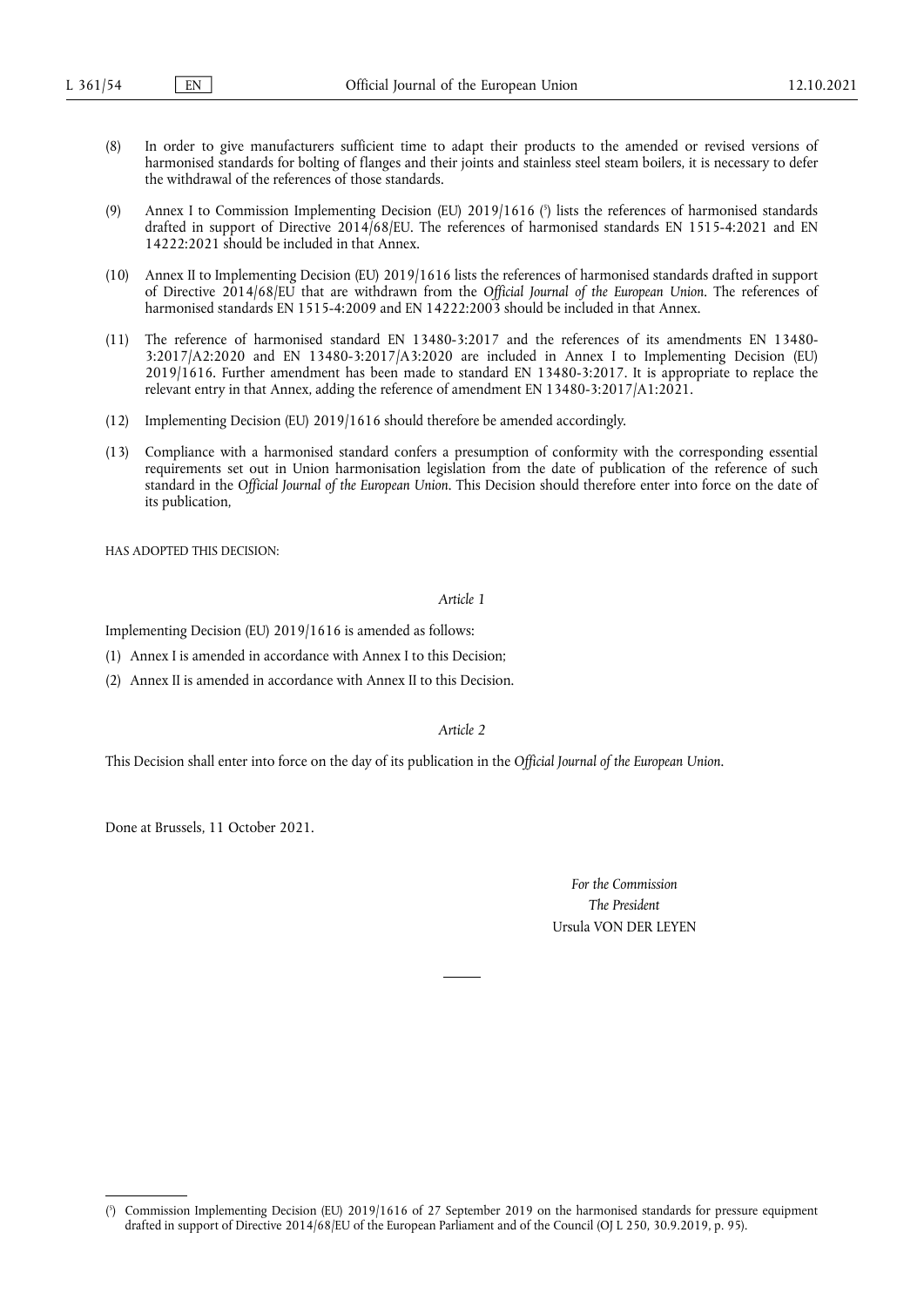## *ANNEX I*

Annex I is amended as follows:

(1) entry No 29 is replaced by the following:

| No   | Reference of the standard                                   |
|------|-------------------------------------------------------------|
| '29. | EN 13480-3:2017                                             |
|      | Metallic industrial piping - Part 3: Design and calculation |
|      | EN 13480-3:2017/A2:2020                                     |
|      | EN 13480-3:2017/A3:2020                                     |
|      | EN 13480-3:2017/A1:2021';                                   |

(2) the following entries are added:

| No  | Reference of the standard                                                                                                                 |
|-----|-------------------------------------------------------------------------------------------------------------------------------------------|
| 40. | EN 1515-4:2021                                                                                                                            |
|     | Flanges and their joints - Bolting - Part 4: Selection of bolting for equipment subject to the Pressure<br>Equipment Directive 2014/68/EU |
| 41. | EN 14222:2021                                                                                                                             |
|     | Stainless steel steam boilers'.                                                                                                           |